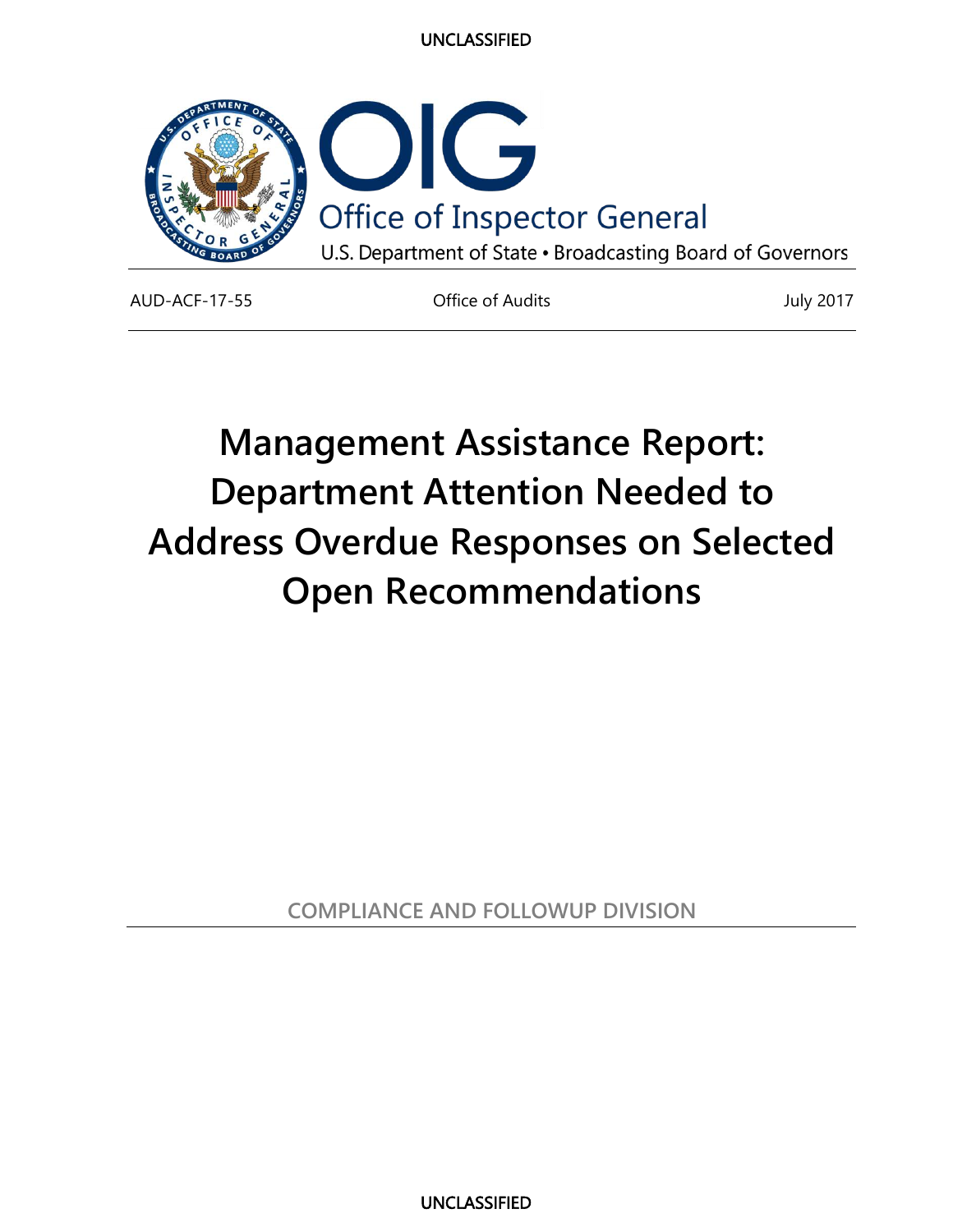#### **Summary of Review**

bureau was overdue by 4 months or more. $^1$  $^1$ The purpose of this Management Assistance Report is to facilitate the prompt closure of selected open Office of Audits recommendations by bringing them to the attention of the Under Secretary for Management. As of May 31, 2017, 11 audit report recommendations made to 3 bureaus that had not responded to OIG inquiries concerning the status of actions to implement those recommendations—remained open. In each instance, a response from the

 required by the Foreign Affairs Manual (FAM), the Under Secretary for Management is The Office of Management and Budget (OMB) Circular No. A-50, "Audit Followup," requires agencies to promptly and properly resolve and implement audit recommendations. As designated as the Department of State's (Department) OIG Follow-up Official and is responsible for ensuring that (1) timely responses are made to all OIG recommendations, regardless of implementation responsibilities, (2) disagreements are resolved, and (3) corrective actions are actually taken. $<sup>2</sup>$  The Under Secretary for Management provides</sup> management oversight of the Department's operational platform and facilities. Accordingly, this individual has particular responsibility for the recommendations discussed in this report.

After issuing a draft of this report, OIG received documentation from three separate bureaus, related to 10 of the 11 recommendations mentioned in this report. As a result, OIG was able to close five of the recommendations and changed the status of two unresolved recommendations, thereby leaving a total of six recommendations resolved, pending further action. These recommendations will be closed when OIG receives and accepts documentation that demonstrates the recommendations have been fully implemented or an acceptable alternative to implement the intent of the recommendation is agreed upon.

 Management, OIG considers one closed and one open. Specifically, OIG received responses status of actions for one recommendation or evidence sufficient to close the other five open With respect to the two recommendations made to the Office of the Under Secretary for from three separate bureaus regarding planned actions for previously unresolved recommendations; therefore, this recommendation is closed. However, OIG has not received a recommendations. As such, this recommendation will remain open until OIG receives a plan of action from the Under Secretary or obtains sufficient evidence that the six open recommendations have been fully implemented. In addition, OIG will continue to track the implementation of these open recommendations and report the status in OIG's Semiannual Report to Congress.

A synopsis of management's response to the recommendations made to the Office of the Under Secretary and OIG's reply follow each recommendation in the Conclusion section of this report. The written response is reprinted in its entirety in Appendix A.

l

<span id="page-1-0"></span><sup>1</sup> These 11 recommendations from 5 reports reflect only those open recommendations with responses that are overdue for 120 days or longer and are not the totality of open recommendations and reports addressed to the bureaus.

<span id="page-1-1"></span><sup>2</sup> Dept. of State, 1 FAM 044.1 (10).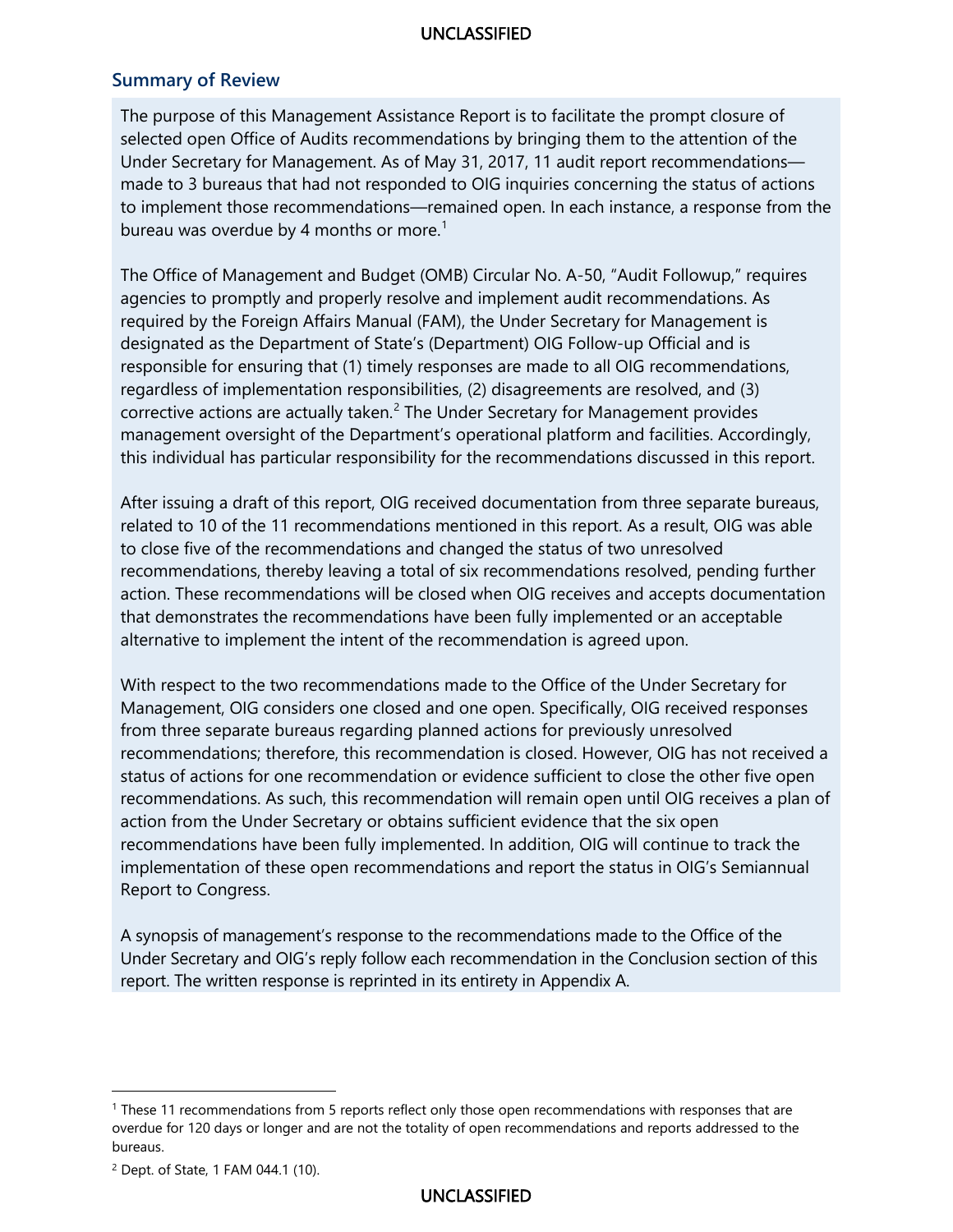# **OBJECTIVE**

The purpose of this Management Assistance Report is to facilitate the prompt closure of selected open Office of Audits recommendations by bringing them to the attention of the Under Secretary for Management. OIG performed this assessment by compiling compliance data and related information about OIG's open report recommendations.

# BACKGROUND

## **Responsibilities of the Under Secretary for Management**

 facilities that the United States needs to carry out its foreign policy mission. These responsibilities include management of the people, resources, budget, facilities, technology, financial operations, consular affairs, logistics, contracting, and security that are needed for Department operations; more Follow-up Official and is to ensure that (1) timely responses are made to all OIG recommendations, The Under Secretary for Management is responsible for providing the operational platform and generally, the Under Secretary for Management is the Secretary's principal advisor on management issues. In addition, the Under Secretary for Management is designated as the Department's OIG regardless of implementation responsibilities, (2) disagreements are resolved, and (3) corrective actions are actually taken.<sup>3</sup>

#### **Audit Follow-up Process**

 OMB Circular No. A-50, "Audit Followup,"[4](#page-2-1) requires each agency to ensure that systems are in place to promptly and properly resolve and implement audit recommendations, including written corrective actions plans, when appropriate. Similarly, the Foreign Affairs Manual establishes Department policies for audit resolution, follow-up, and closure.

 OIG considers a recommendation unresolved, resolved, or closed on the basis of actions that the Department has taken or plans to take in response to the recommendation. A recommendation is considered unresolved if the Department has neither taken action nor stated how it plans to to fully implement the recommendation. Open recommendations include both unresolved and completed actions necessary to implement the recommendation or has provided OIG with evidence implement the recommendation. A recommendation is considered resolved when the Department has agreed to implement the recommendation or has begun—but has not yet completed—actions resolved recommendations. A recommendation is considered closed when the Department has of the final completed actions or other justifications and OIG has reviewed the evidence provided and determined that no additional action is required.

When issuing a final Office of Audits report, OIG instructs action entities, responsible bureaus, and overseas posts to provide a written response to OIG for each recommendation within 30 days from the date issued. OIG requires that each response to the final report include a

<sup>-</sup>

<span id="page-2-0"></span><sup>3</sup> Dept. of State, 1 FAM 044.1 (10).

<span id="page-2-1"></span> 4 OMB Circular No. A-50 Revised, "Audit Followup" (September 29, 1982).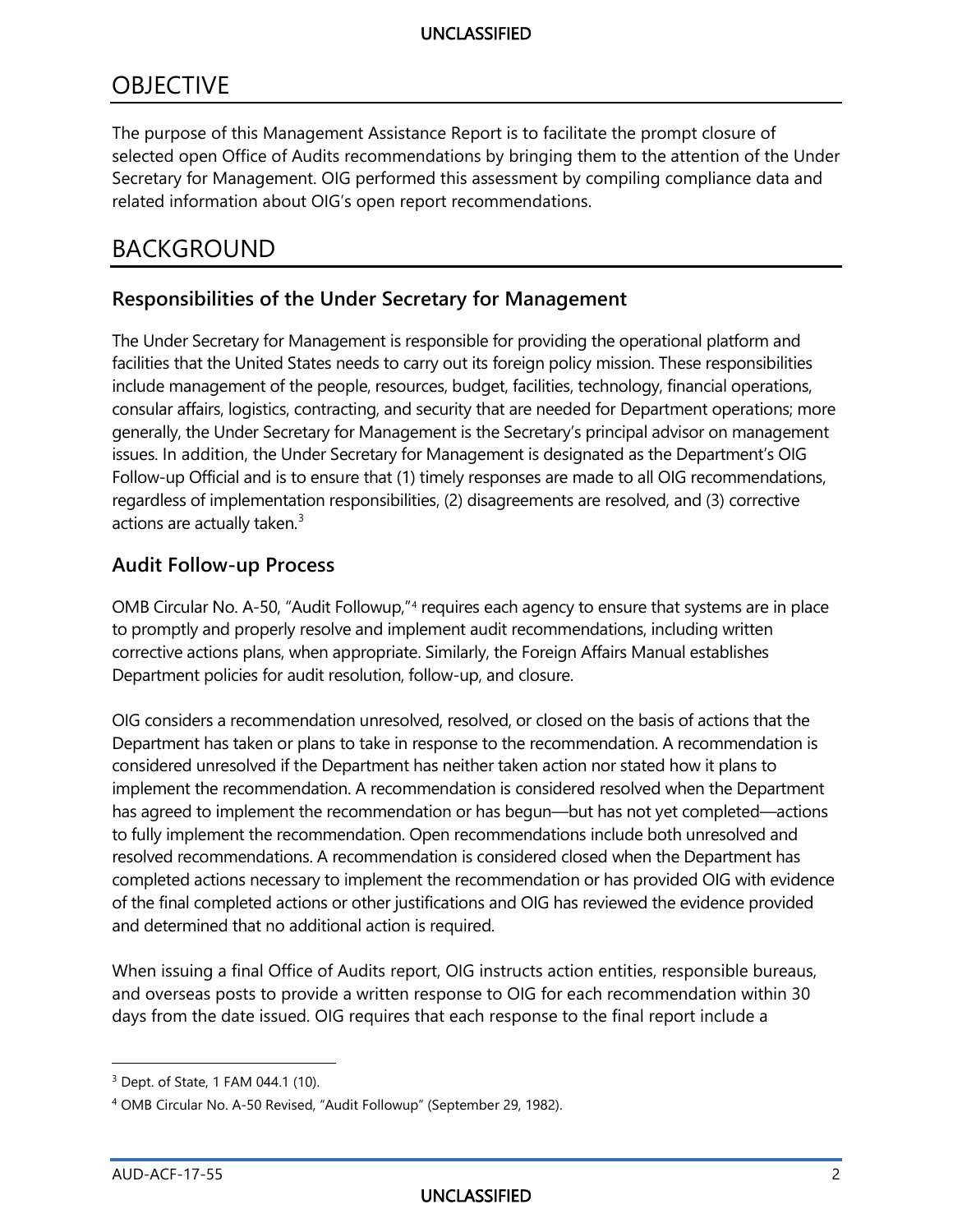When agreement is reached, the response should include corrective actions taken or planned, as should include the reasons for disagreement and any alternative proposals for corrective action. correspondence are typically required within 30 days to 90 days, depending on the complexity management decision indicating agreement or disagreement with the recommended action. well as actual or target dates for completion. When disagreement is expressed, the response OIG reviews the responses and any supporting documentation and replies to the action entity. After the initial response, updates on corrective actions and responses to subsequent OIG of the recommendation. This process continues until the action entity completes corrective actions that fully address the intent of the recommendation and provides OIG with documentary evidence of the completed actions. At that time, OIG verifies the actions, closes the recommendation, and notifies the action entity that no further action is required.

In accordance with the *Inspector General Act of 1978*, as amended,<sup>5</sup> OIG is required semiannually to provide Congress with a summary of each OIG report issued for which no management decision was made during the previous 6-month period. Heads of agencies are required to report to Congress on significant recommendations from previous semiannual reports on which final action has not been completed.

# RESULTS

As of May 31, 2017, 11 audit report recommendations—made to 3 bureaus that have not responded to OIG inquiries concerning the status of actions to implement those recommendations—remain open. These are addressed to the Bureaus of Conflict and Stabilization Operations (CSO), Medical Services (MED), and Overseas Buildings Operations (OBO). In each instance, a response from the bureau is overdue by 4 months or more. The 11 recommendations were made in 5 separate audit reports and address management issues related to funds, grants, and controlled and non-controlled drugs. Table 1 lists the bureau that had not responded, the corresponding report number, the number of recommendations requiring responses, the original due date, and the number of days the responses are overdue.

| <b>Bureau</b> | <b>Report Number</b> | Recommendations | <b>Response Due Date</b> | Days Overdue |
|---------------|----------------------|-----------------|--------------------------|--------------|
| <b>CSO</b>    | AUD-MERO-15-39       |                 | 6/21/2016                | 345          |
| <b>MED</b>    | AUD-CGI-15-32        |                 | 6/15/2016                | 351          |
| MED           | AUD-CGI-16-40        |                 | 1/24/2017                | 128          |
| OBO           | AUD-MERO-13-33       |                 | 12/28/2015               | 521          |
| <b>OBO</b>    | AUD-ACF-16-20        |                 | 11/14/2016               | 199          |
| <b>Total</b>  |                      |                 |                          |              |

#### **Table 1: Bureaus With Significantly Overdue Responses to OIG as of May 31, 2017**

Source: Generated by OIG on the basis of audit compliance data as of May 31, 2017.

 comment and provided courtesy copies to the three bureaus mentioned in this report. On July On June 21, 2017, OIG provided the Under Secretary with a draft of this report for review and

l

<span id="page-3-0"></span><sup>5 5</sup> USC App. § 5.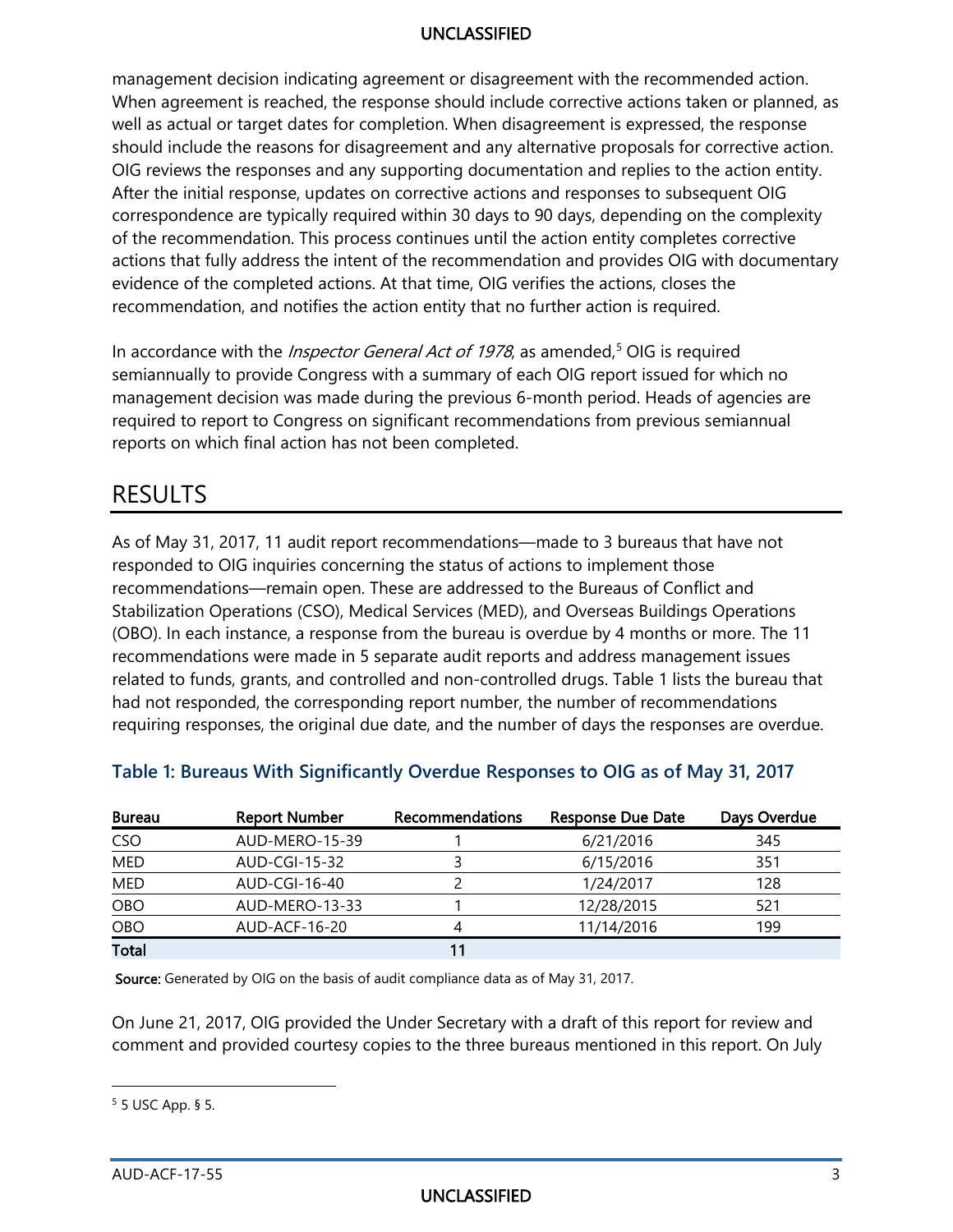17, 2017, the Under Secretary provided written comments in response to a draft of this report, concurring with both recommendations, stating that he would issue a memo to the applicable Assistant Secretaries or equivalents, directing them to notify the OIG of the status of the recommendations considered resolved or unresolved as referenced in the report, within the 30 day time limit. Subsequent to the issuance of a draft of this report, OIG received evidence of actions planned or taken by the three bureaus to implement 10 of the 11 recommendations in 4 of the 5 reports referenced. As a result, five resolved recommendations were closed and the two unresolved recommendations were resolved. Consequently, at the issuance of this report, six recommendations remain resolved, pending further action.

| <b>Bureau</b> | <b>Report Number</b> | <b>Recommendations</b> | Date of Last Response | <b>Status</b> |
|---------------|----------------------|------------------------|-----------------------|---------------|
| MED           | AUD-CGI-16-40        |                        | 7/6/2017              | Resolved      |
| OBO           | AUD-MERO-13-33       |                        | 12/28/2015            | Resolved      |
| <b>OBO</b>    | AUD-ACF-16-20        |                        | 7/7/2017              | Resolved      |
| Total         |                      |                        |                       |               |

#### **Table 2: Six Open Recommendations Requiring Final Action as of July 17, 2017**

Source: Generated by OIG on the basis of audit compliance data as of July 17, 2017.

#### **Reports With Open Recommendations Awaiting Final Action and Closure**

#### AUD-MERO-15-39 - Audit of Department of State Management and Oversight of Non-Lethal Assistance Provided for the Syrian Crisis

 plan for the CSO cooperative agreement to provide equipment to the Syrian opposition did not identify the type of monitoring efforts and was approved after award issuance. These weaknesses recommendations to the 4 responsible bureaus to improve the management and oversight of the Report Details: In this September 2015 report, OIG reported weaknesses in the monitoring of nonlethal assistance provided to address the Syrian crisis, as well as incomplete risk assessments and missing or poor quality monitoring plans. Specifically, OIG reported instances where the Grants Officer and the Grants Officer Representative did not develop monitoring plans that met Department requirements. Most relevant to this Management Assistance Report, the monitoring affected the responsible bureaus' ability to ensure that award recipients performed required program activities and that the awards achieved their intended outcomes. OIG made 10 awards.

 Compliance Activities: CSO has not provided OIG with documentation that would support closing the recommendation made in this report, and its response is overdue. [6](#page-4-0) This report was issued to CSO on its outstanding recommendation from this report throughout FY 2016. As of May 31, documentation to support closing the open recommendation from this report. 6 The other nine recommendations to the other three bureaus are closed. September 10, 2015. CSO provided one status update on October 9, 2015, but has not responded to OIG's request for further information on planned corrective actions. OIG provided monthly notices 2017, OIG had not received a response from CSO. On June 30, 2017, CSO provided OIG with

l

<span id="page-4-0"></span>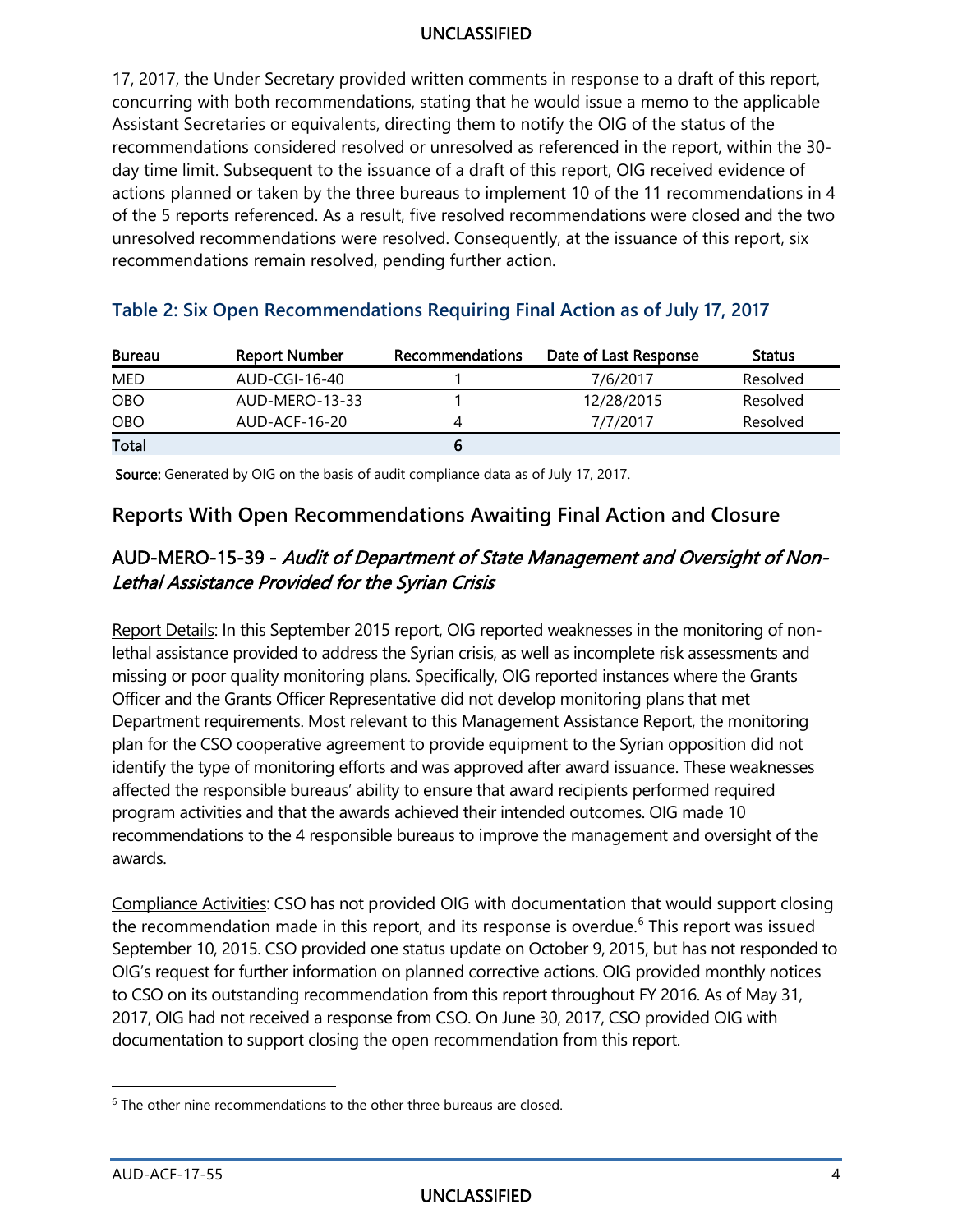The following was CSO's open recommendation from AUD-MERO-15-39 and its current status:

 Officers Representatives develop monitoring plans that comply with the Federal Assistance that will allow the Department of State to adequately assess the recipient's performance. Recommendation 9. OIG recommended that the Bureau of Conflict and Stabilization Operations develop and implement a process to verify that Grants Officers and Grants Policy Directive, Subchapter 3.01-A, "Monitoring Plan," at the onset of any solicitation of applications for assistance award and that the plans identify specific baselines and targets

 either provide evidence demonstrating that it has taken actions that justify closing Status (May 31, 2017): Resolved, pending further action. OIG requests that CSO the recommendation or notify OIG of the planned corrective actions and target dates for their completion.

 After receiving a draft of this report, CSO provided OIG with evidence that it completed actions to meet the intent of this recommendation.

Present Status: Closed, no further action required.

### AUD-CGI-15-32 - Audit of Overseas Health Units Administration of Controlled and Non-Controlled Drugs

 controlled drugs and had sufficient procedures in place to account for these drugs. However, none of the six health units visited could fully account for non-controlled drugs, including vaccines, process. In addition, MED had not provided standard operating procedures for guiding health units to maintain effective controls and procedures in managing the medical supply process for non- staff operating health units did not receive pharmacy administration training. Although OIG did not find any instances in which health units were not maintaining adequate drug inventory levels to meet the needs of the diplomatic community, health units could not reconcile their annual inventories with property records as required by the FAM. Without systemic controls to account for the medical supply process, the risk of undetected theft, diversion, or waste of non-controlled drugs increases. OIG made three recommendations to MED to provide the needed systemic controls and Report Details: In this June 2015 report, OIG reported that five of the six health units visited stocked prescription drugs, and over-the-counter medications, throughout the entire medical supply controlled drugs. Similarly, MED did not provide health units with an electronic inventory system capable of tracking the receipt, dispensing, disposal, and transfer of non-controlled drugs. Medical systems.

 2015, but has not responded to OIG's requests for further information on planned corrective Compliance Activities: MED has not provided OIG with documentation that would support closing the recommendations made in this report, and its response is overdue. This report was issued June 4, 2015. MED provided two status updates on June 24, 2015, and November 25, actions or on completed actions. OIG provided monthly notices to MED on its outstanding recommendations from this report throughout FYs 2015 and 2016. As of May 31, 2017, OIG had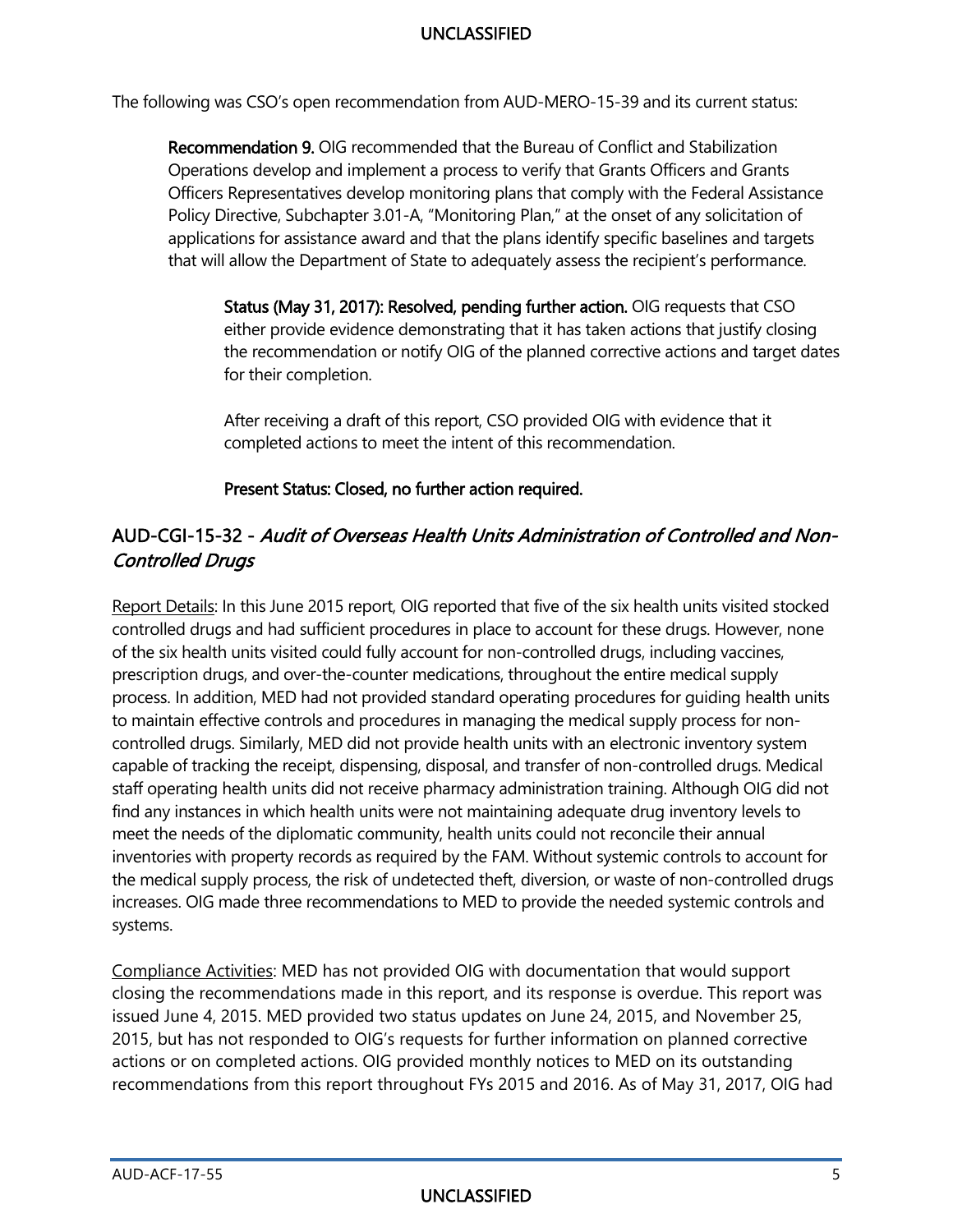not received a response from MED. On July 5, 2017, MED provided OIG with documentation to support closing the three open recommendations from this report.

The following were MED's open recommendations from AUD-CGI-15-32 and their current status:

Recommendation 1. OIG recommended that the Office of Medical Services develop and issue standardized procedures for overseas Health Units to maintain effective controls and procedures for the ordering, receiving, dispensing, transferring, and disposing of non-controlled drugs, including vaccines.

 Status (May 31, 2017): Resolved, pending further action. OIG requests that MED either provide evidence demonstrating that it has taken actions that justify closing the recommendation or notify OIG of the planned corrective actions and target dates for their completion.

 After receiving a draft of this report, MED provided OIG with evidence that it completed actions to meet the intent of this recommendation.

#### Present Status: Closed, no further action required.

Recommendation 2. OIG recommended that the Office of Medical Services establish procedures for implementing an automated inventory system for pharmaceuticals.

 Status (May 31, 2017): Resolved, pending further action. OIG requests that MED either provide evidence demonstrating that it has taken actions that justify closing the recommendation or notify OIG of the planned corrective actions and target dates for their completion.

 After receiving a draft of this report, MED provided OIG with evidence that it completed actions to meet the intent of this recommendation.

#### Present Status: Closed, no further action required.

Recommendation 3. OIG recommended that the Office of Medical Services develop and implement training for Foreign Service medical provider personnel related to pharmacy administration.

 Status (May 31, 2017): Resolved, pending further action. OIG requests that MED either provide evidence demonstrating that it has taken actions that justify closing the recommendation or notify OIG of the planned corrective actions and target dates for their completion.

 After receiving a draft of this report, MED provided OIG with evidence that it completed actions to meet the intent of this recommendation.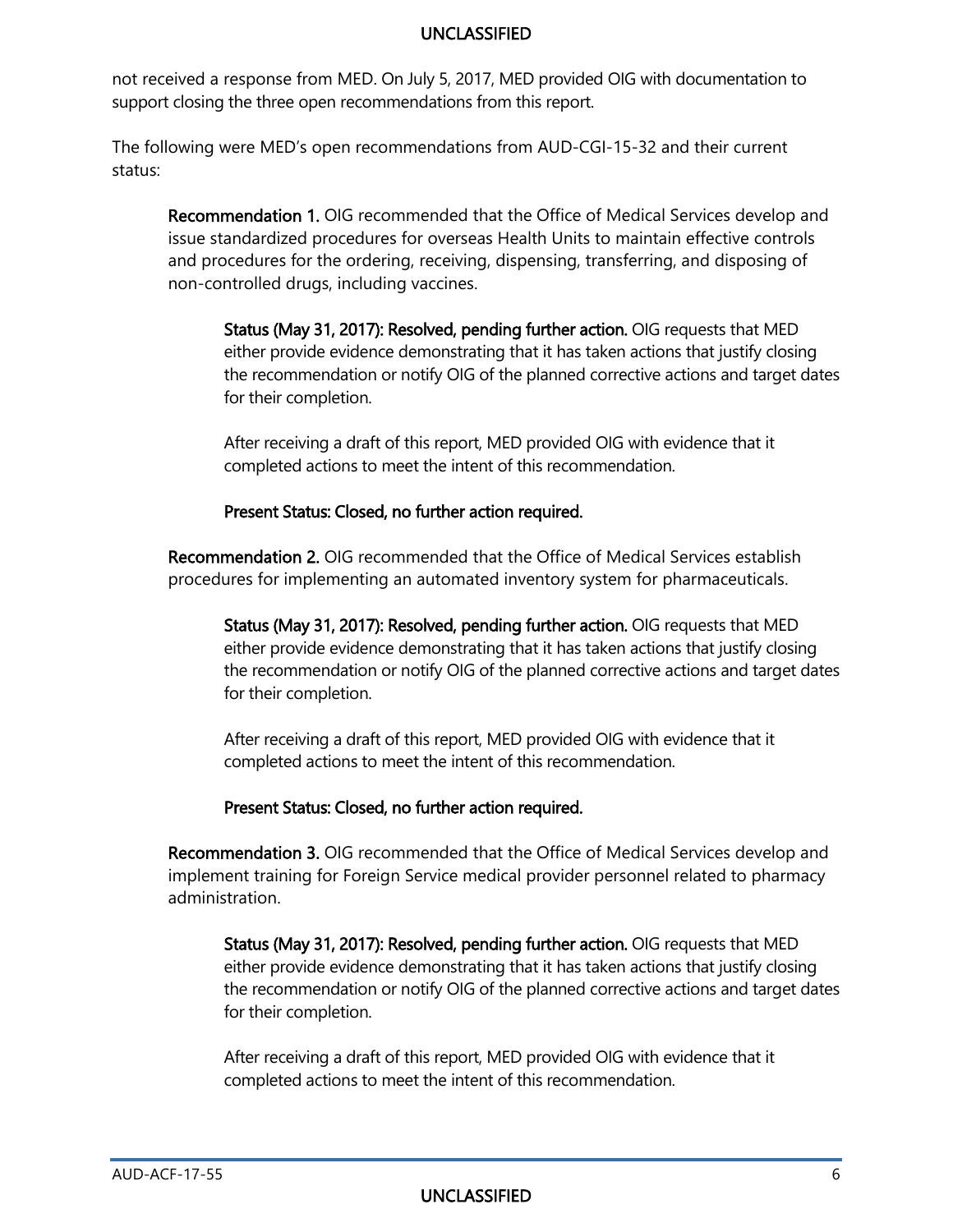#### Present Status: Closed, no further action required.

#### AUD-CGI-16-40 - Audit of the Aeromedical Biological Containment Evacuation Contracts Within the Bureau of Medical Services

 Management (A/LM/AQM) and MED generally administered and provided oversight of the aeromedical biocontainment evacuation contracts in accordance with requirements, some related internal controls should be strengthened to ensure these weaknesses do not become deficiencies in future aeromedical evacuation missions. Specifically, the A/LM/AQM quality assurance surveillance not adequately segregate duties over the procurement and contracting practices, have a method to Report Details: In this August 2016 report, OIG reported that, although the Office of Acquisitions plans lacked a methodology to measure and document the contractor's performance. Also, MED did track the usage of emergency Ebola funds, or have a formal process in place to invoice for non-Department aeromedical biocontainment evacuations reimbursement. OIG made one recommendation to A/LM/AQM and three recommendations to MED to address the weaknesses identified in this report.

 2017, MED provided OIG with documentation to support closing one of two open recommendations from this report. On July 6, 2017, MED provided OIG with a corrective action plan Compliance Activities: MED has not provided OIG with documentation that would support closing two of the recommendations made in this report, and its response is overdue. This report was issued August 4, 2016. MED provided one status update on September 30, 2016, which provided sufficient information for OIG to close one of the three recommendations to MED. On November 21, 2016, $<sup>7</sup>$  OIG requested that MED provide further information on planned</sup> corrective actions and documentation on completed actions on the other two open recommendations. As of May 31, 2017, OIG had not received a response from MED. On June 21, to meet the intent of the other open recommendation.

 The following were MED's open recommendations from AUD-CGI-16-40 and their current status:

Recommendation 3. OIG recommended that the Bureau of Medical Services develop and implement a method to adequately track and report the use of emergency funds related to the Ebola appropriation and other emergency funds appropriated by Congress.

 Status (May 31, 2017): Resolved, pending further action. OIG requests that MED either provide evidence demonstrating that it has taken actions that justify closing the recommendation or notify OIG of the planned corrective actions and target dates for their completion.

 After receiving a draft of this report, MED provided OIG with evidence that it completed actions to meet the intent of this recommendation.

-

<span id="page-7-0"></span><sup>&</sup>lt;sup>7</sup> Record email: No. 16MDA23676, Compliance - Audit of the Aeromedical Biological Containment Evacuation Contracts Within MED (AUD-CGI-16-40), November 21, 2016.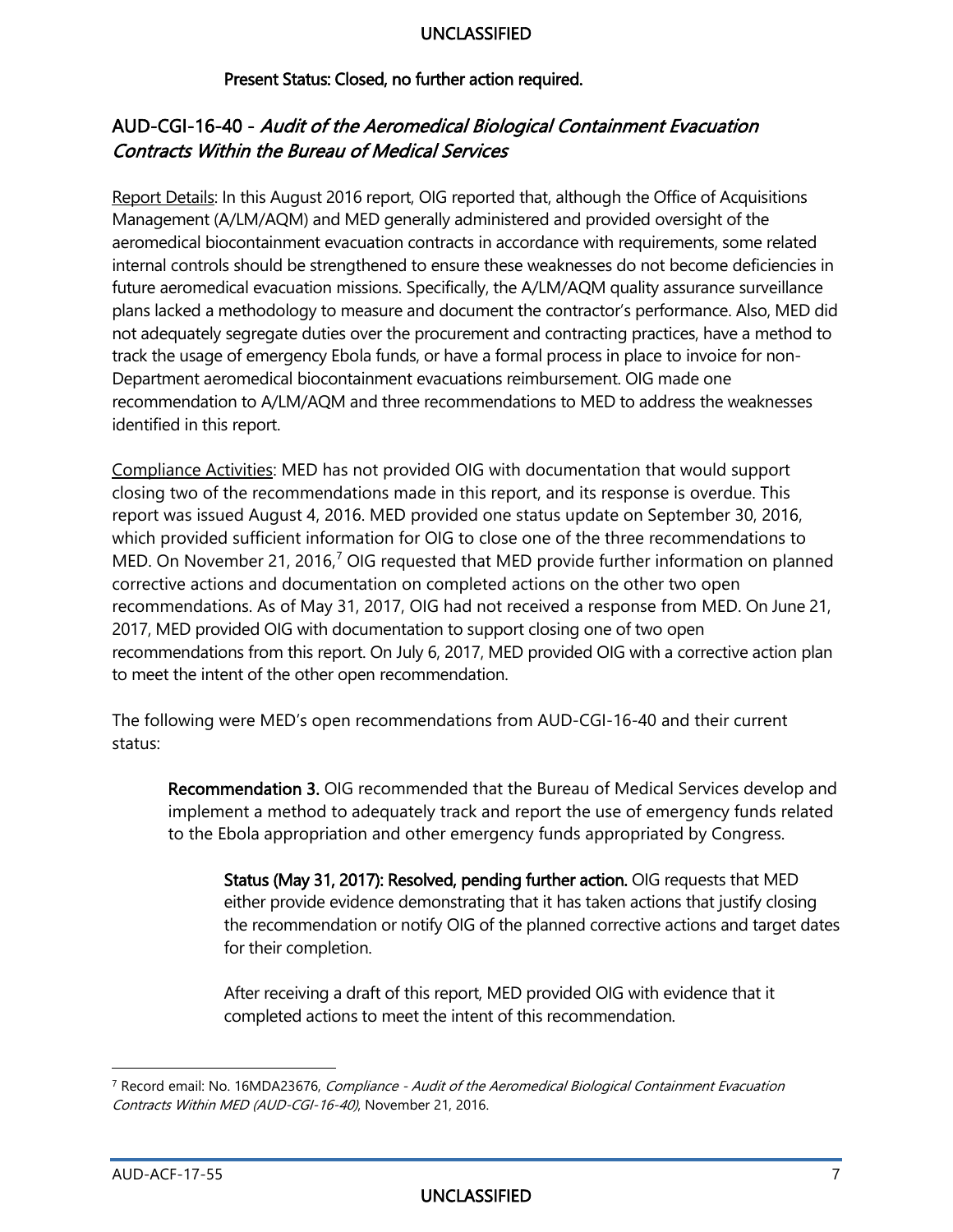#### Present Status: Closed, no further action required.

Recommendation 4. OIG recommended the Bureau of Medical Services develop and implement procedures for processing invoices, billing, and collecting reimbursements for non-Department of State medical evacuations.

 Status (May 31, 2017): Resolved, pending further action. OIG requests that MED either provide evidence demonstrating that it has taken actions that justify closing the recommendation or notify OIG of the planned corrective actions and target dates for their completion.

 After receiving a draft of this report, MED provided OIG with a corrective action plan, including milestones for implementation, for meeting the intent of the recommendation.

 Present Status: Resolved, pending further action. This recommendation will be has developed and implemented procedures for processing invoices, billing, and closed when OIG receives and accepts documentation demonstrating that MED collecting reimbursements for non-Department medical evacuations.

#### AUD-MERO-13-33 - Audit of the U.S. Mission Iraq Staffing Process

 Mission Iraq staffing requirements did not include a systematic analysis that fully considered U.S. foreign policy priorities in Iraq. With respect to U.S. Mission Iraq infrastructure and construction requirements, no plan linked those requirements to the mission's staffing plans. Although OBO developed the Baghdad Master Plan before the transition from a military-led mission to a civilian-led presence in the country. Construction of a new consulate compound in Erbil and, potentially, in recommendations to Embassy Baghdad and one to OBO to address the deficiencies found. Report Details: In this August 2013 report, OIG reported that the process for determining U.S. mission in Iraq, that plan became obsolete during 2012 because the United States reduced its Basrah and maintenance requirements for diplomatic facilities represent significant one-time and recurring future costs.<sup>8</sup> The size and cost of new diplomatic facilities depend on the number and type of staff who will work and live in them. Consequently, the recommended staffing analysis is particularly important because without a clear understanding of the number and type of staff who will live and work in new facilities, the Department cannot effectively decide on the size of these facilities, nor can it assess construction and maintenance costs. OIG made two

 issued on August 13, 2013. The last status update received from OBO on this recommendation Compliance Activities: OBO has not provided OIG with documentation that would support closing the recommendation made in this report, and its response is overdue. This report was was on August 26, 2015. On September 25, 2015, OIG requested that OBO provide further

-

<span id="page-8-0"></span><sup>&</sup>lt;sup>8</sup> As of May, 2017, previously delayed plans for construction of the Consulate at Erbil are restarting but construction at Basrah has stopped.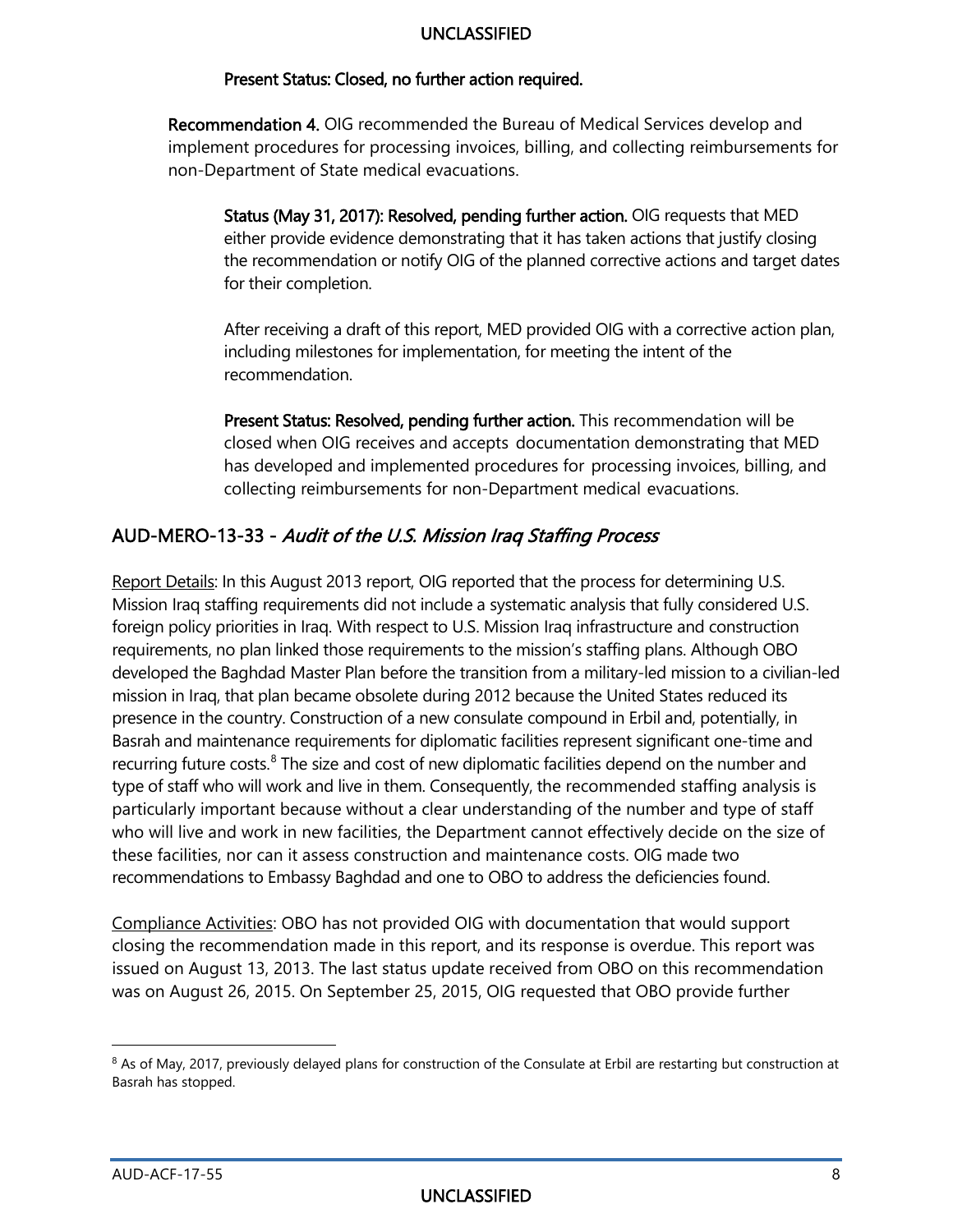recommendation from this report throughout FY 2016. As of July 17, 2017, OIG has not received information on planned corrective actions related to Iraq staffing changes<sup>[9](#page-9-0)</sup> but has not received any further updates. On July 5, 2016,  $10$  OIG sent OBO an overdue notice requesting a response but did not receive one. Additionally, OIG provided monthly notices to OBO on its outstanding a response from OBO.

The following is OBO's open recommendation from AUD-MERO-13-33 and its current status:

Recommendation 3. OIG recommended that the Bureau of Overseas Buildings Operations, in coordination with U.S. Embassy Baghdad, develop a strategic facilities plan for construction and maintenance that reflects the results of a systematic analysis of staffing requirements.

 Status (May 31, 2017): Resolved, pending further action. OIG requests that OBO either provide evidence demonstrating that it has taken actions that justify closing the recommendation or notify OIG of the planned corrective actions and target dates for their completion.

 Although provided with a draft of this report, OBO did not respond or provide OIG with a corrective action plan to meet the intent of the recommendation.

Present Status: Resolved, pending further action. OIG requests that OBO provide evidence demonstrating that it has taken actions justifying closing this recommendation or notify OIG of the planned corrective actions and target dates for completion.

#### AUD-ACF-16-20 - Compliance Follow-up Audit of the Process To Request and Prioritize Physical Security-Related Activities at Overseas Posts

 implement—a Physical Security Survey SharePoint Site and a Deficiencies Database. OBO still complete.[12](#page-9-3) Until recommendations intended to improve the process to request and prioritize Report Details: In this December 2015 report, OIG reported that the Department had taken action to address 3 of 10 recommendations in a March 2014 report<sup>[11](#page-9-2)</sup> but had not fully addressed the other 7. Specifically, the Bureau of Diplomatic Security developed—but did not fully had not documented all formal requests made by posts for physical security funding, including the disposition of those requests. OBO was also waiting to act until the Deficiencies Database was

-

<span id="page-9-0"></span><sup>9</sup> In its responses to the report, including its August 2015 response, OBO stated it could not complete action until staffing plans were completed. On March 18 and April 3, 2017, Embassy Iraq and the Bureau of Near Eastern Affairs, respectively, provided documentation showing evidence of the completion of multiple staffing analyses and reviews between 2014 and 2016, with the most recent being in August 2016.

<span id="page-9-1"></span><sup>&</sup>lt;sup>10</sup> Record email: No. 16MDA13680, Compliance Overdue Notice - Audit of the U.S. Mission Staffing Process (AUD-MERO-13-33, July 2016).

<span id="page-9-2"></span> $^{11}$  Audit of the Process to Request and Prioritize Physical Security-Related Activities at Overseas Posts (<code>AUD-FM-14-17,</code> March 2014).

<span id="page-9-3"></span> that as of May 30, 2017, more than 90 percent of the security surveys used to update the database were complete. AUD-ACF-17-55 <sup>12</sup> DS reported in September 2016 that it provided OBO an initial database report on August 5, 2016, and reported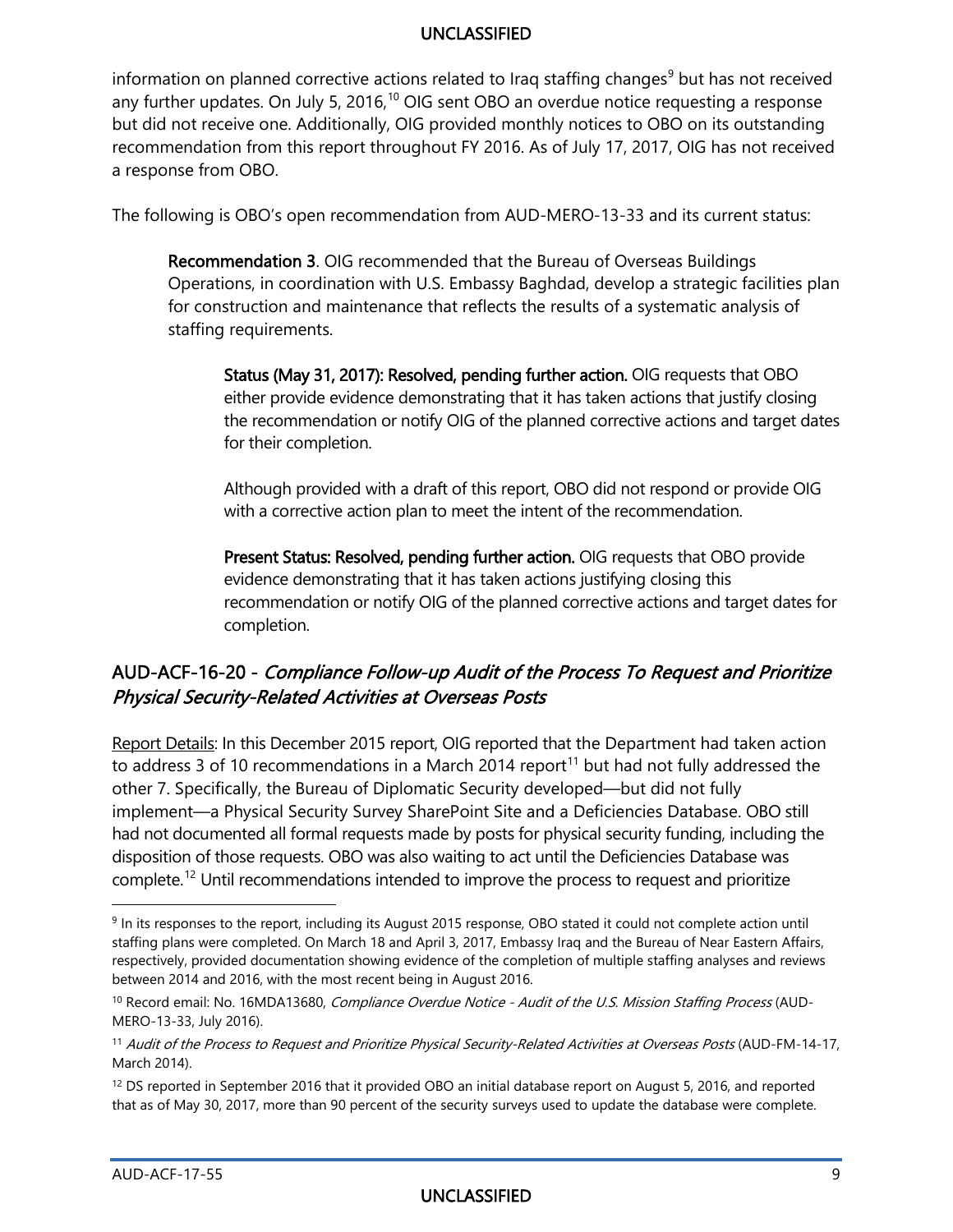physical security needs are fully implemented, the Department will be unable to identify and address all physical security-related deficiencies and will be unable to make fully informed funding decisions based on a comprehensive list of physical security needs. OIG reissued three recommendations and made six new recommendations—five of these nine recommendations were to the Bureau of Diplomatic Security and four to OBO.

 closing the four recommendations made in this report, and its response is overdue. This report was issued December 15, 2015. The last status update received from OBO on this recommendation was on June 10, 2016. On September 15, 2016, OIG requested that OBO response from OBO. On July 7, 2017, OBO provided OIG with corrective action plans for the four Compliance Activities: OBO has not provided OIG with documentation that would support provide further information on planned corrective actions or completed actions but has not received any further updates. OIG provided a notice to OBO on its outstanding recommendations from this report in October 2016. As of May 31, 2017, OIG had not received a open recommendations.

 The following are OBO's four open recommendations from AUD-ACF-16-20 and their current status:

 Operations develop and implement a method to track the funding status of every Recommendation 6. OIG recommended that the Bureau of Overseas Buildings physical security deficiency identified by the Bureau of Diplomatic Security in the Deficiencies Database.

Status (May 31, 2017): Unresolved. OIG requests that OBO either notify OIG of the status of actions to implement the recommendation and provide evidence demonstrating that it has taken actions that justify closing the recommendation or provide OIG an alternative correction plan that fulfills the intent of the recommendation and corrects the identified deficiency.

 After receiving a draft of this report, OBO provided OIG with a corrective action plan for meeting the intent of the recommendation.

Present Status: Resolved, pending further action. This recommendation will be closed when OIG receives and accepts documentation demonstrating that OBO has developed and implemented a method to track the funding status of every physical security deficiency identified in the Deficiencies Database.

Recommendation 7. OIG recommended that the Bureau of Overseas Buildings Operations, in coordination with the Bureau of Diplomatic Security, develop and implement formal standardized processes to prioritize physical security-related deficiencies at posts by category, such as major physical security upgrades, forcedentry/ballistic-resistant projects, and minor physical security upgrades. The prioritizations should be performed based a comprehensive list of all physical security needs and should be periodically updated based on[on the basis of] changes in risk factors or posts' needs. The processes used to perform the prioritizations should be documented and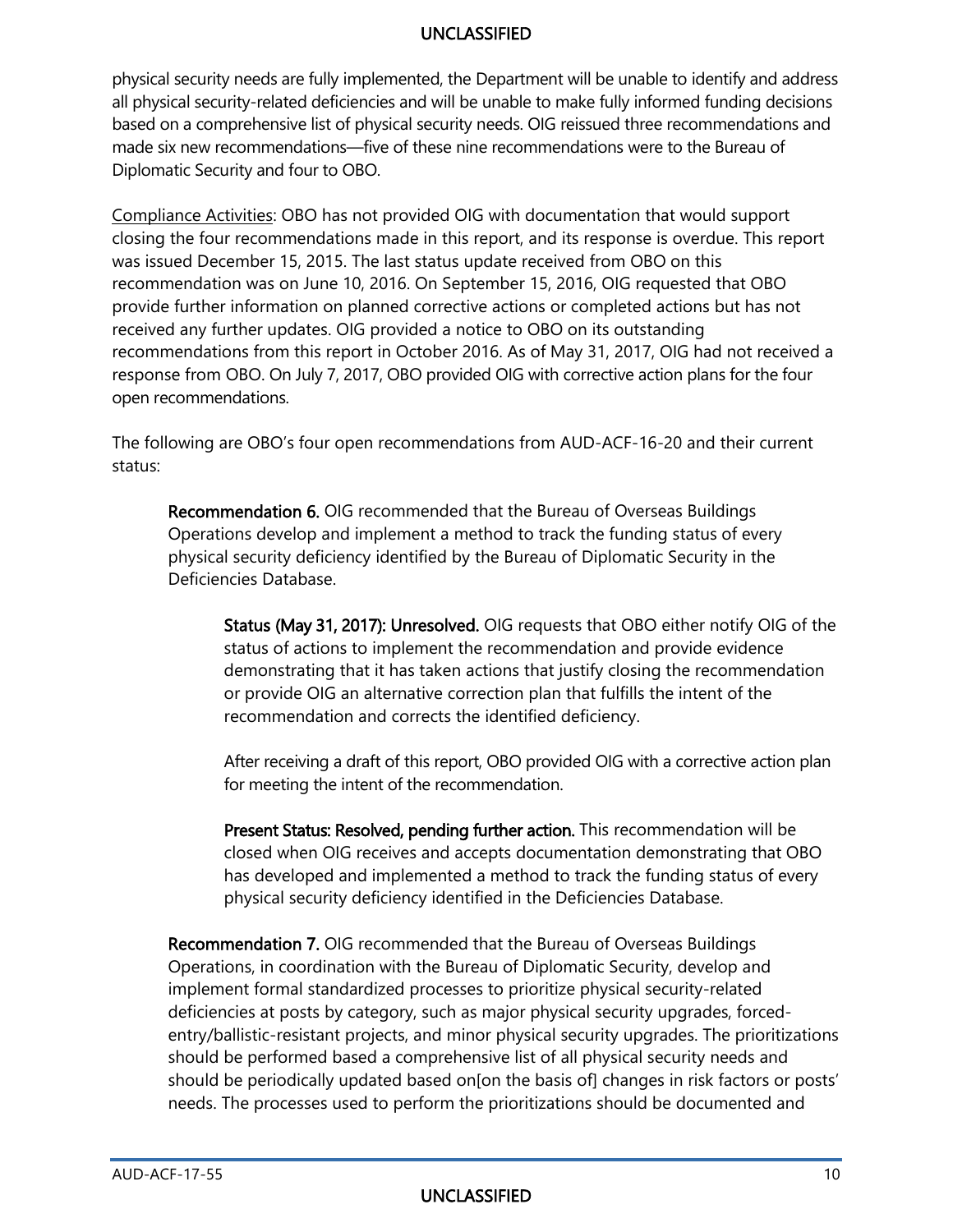repeatable. In addition, in developing the processes, consideration should be given to how the Overseas Security Policy Board standards will be utilized, what risk factors will be considered, and what impact upcoming major rehabilitation projects or new construction would have on the prioritized rankings.

 Status (May 31, 2017): Resolved, pending further action. OIG requests that OBO either provide evidence demonstrating that it has taken actions that justify closing the recommendation or notify OIG of the planned corrective actions and target dates for their completion.

 After receiving a draft of this report, OBO provided OIG with a corrective action plan for meeting the intent of the recommendation.

Present Status: Resolved, pending further action. This recommendation will be closed when OIG receives and accepts documentation demonstrating that OBO has developed and implemented formal standardized processes to prioritize physical security-related deficiencies at posts by category.

Recommendation 8. OIG recommended that the Bureau of Overseas Buildings Operations, in coordination with the Bureau of Diplomatic Security, develop and issue a Long-Range Physical Security Plan.

 Status (May 31, 2017): Resolved, pending further action. OIG requests that OBO either provide evidence demonstrating that it has taken actions that justify closing the recommendation or notify OIG of the planned corrective actions and target dates for their completion.

 After receiving a draft of this report, OBO provided OIG with a corrective action plan for meeting the intent of the recommendation.

Present Status: Resolved, pending further action. This recommendation will be closed when OIG receives and accepts documentation demonstrating that OBO has developed and issued a Long-Range Physical Security Plan.

Recommendation 9. OIG recommends that the Bureau of Overseas Buildings Operations develop and implement a process to respond to posts' formal requests for physical security-related funding, which should include commitments to respond within certain timeframes.

Status (May 31, 2017): Unresolved. OIG requests that OBO either notify OIG of the status of actions to implement the recommendation and provide evidence demonstrating that it has taken actions that justify closing the recommendation or provide OIG an alternative correction plan that fulfills the intent of the recommendation and corrects the identified deficiency.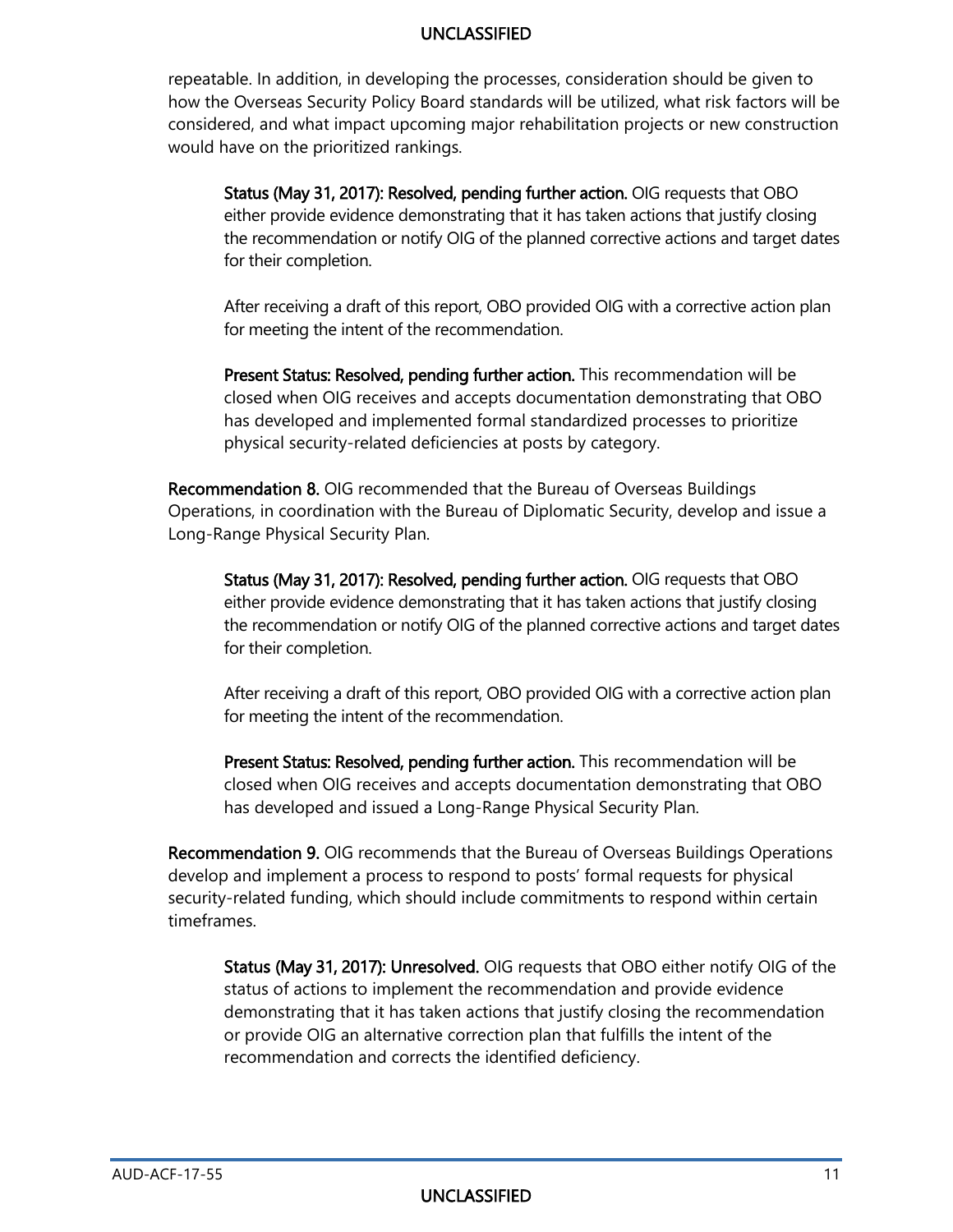After receiving a draft of this report, OBO provided OIG with a corrective action plan for meeting the intent of the recommendation.

Present Status: Resolved, pending further action. This recommendation will be closed when OIG receives and accepts documentation demonstrating that OBO has developed and implemented a process to respond to posts' formal requests for physical security-related funding, including commitments to respond within certain timeframes.

CONCLUSION<br>Audit resolution and follow-up is essential to the audit process. It ensures that management has taken timely and complete actions in response to audit findings and recommendations. The Department's audit resolution and follow-up process is an essential responsibility of senior management and provides an important mechanism to improve program performance. [13](#page-12-0) 

OIG prepared this report under its audit compliance and follow-up responsibilities as stated in OMB Circular A-50, 1 FAM 056 Audit and Inspection Recommendation Compliance, and OIG's Office of Audits Manual and is based on information contained in the five audits performed in accordance with generally accepted government auditing standards and OIG's compliance tracking database and files. OIG believes that the evidence presented provides a reasonable basis for the findings and conclusions found in this report and trusts that this Management Assistance Report will be useful in completing the actions necessary to justify closing the open recommendations identified in this report.

 the Under Secretary for Management. To facilitate closing the open recommendations, OIG made the following recommendations to

<span id="page-12-1"></span>Recommendation 1: OIG recommends that, for recommendations considered resolved, the Under Secretary for Management direct the applicable bureau to notify OIG of the status of actions taken to implement the recommendations identified in this report and provide evidence demonstrating that the bureau has taken actions that justify closing the recommendations. Bureaus are to submit the status of actions taken and documented evidence to support closing the recommendations to [audcompliance@stateoig.gov](mailto:audcompliance@stateoig.gov) within 30 days.

 the 30-day time limit. Additionally, after receiving a draft of this report, 3 separate bureaus provided status updates for 10 of the 11 recommendations referenced in this report. Management Response: The Office of the Under Secretary for Management concurred with the recommendation and plans to issue a memo to the applicable Assistant Secretaries or equivalents, directing them to notify the OIG of the status of the recommendations within provided status updates for 10 of the 11 recommendations referenced in this report.<br>
13 Dept. of State, 1 FAM 044.1 (10).

l

<span id="page-12-0"></span>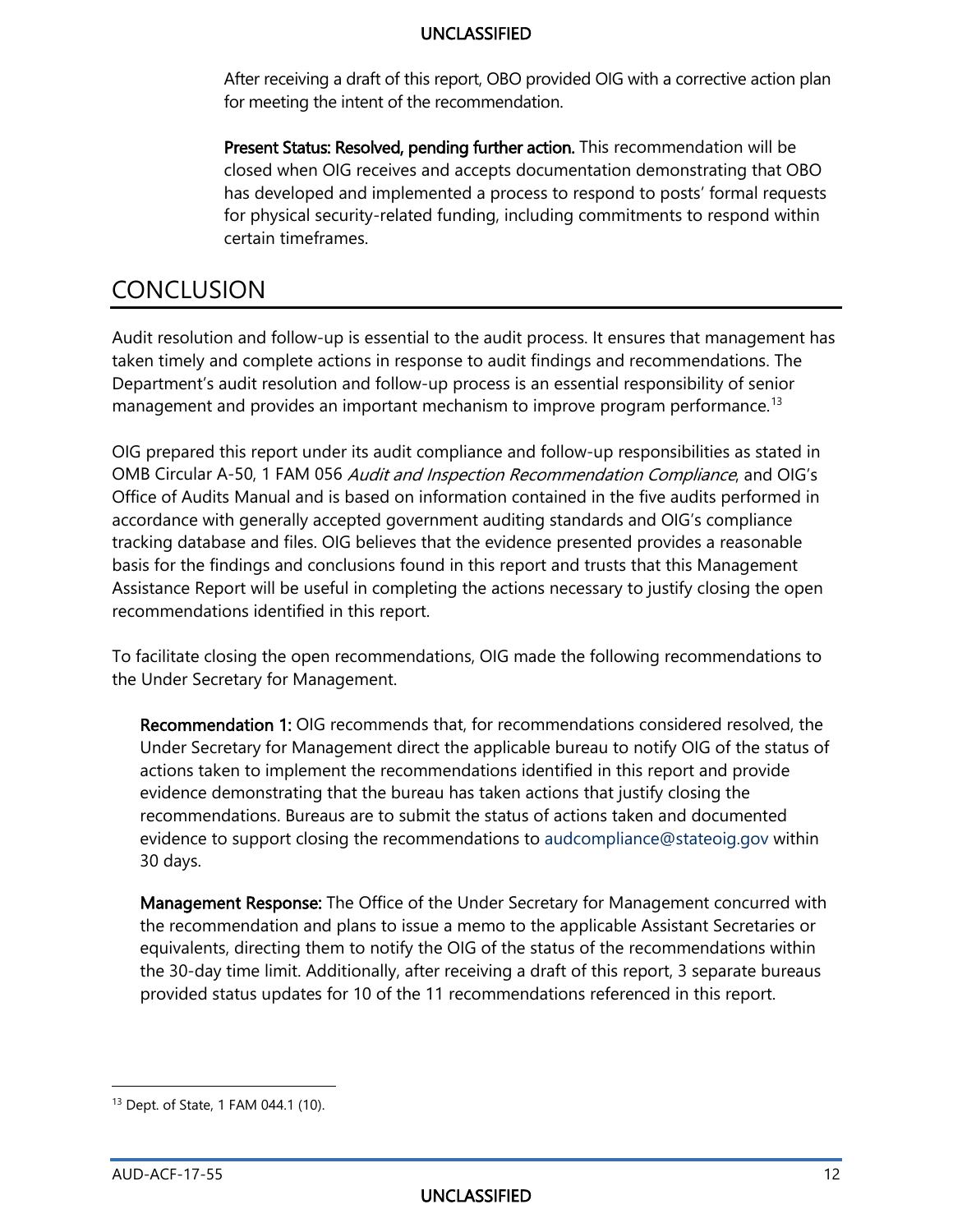**OIG Reply:** On the basis of the Under Secretary's response, OIG considers this recommendation resolved. This recommendation will be closed when OIG receives and accepts sufficient evidence to close the resolved recommendations in this report. In addition, OIG will continue to track the implementation of these open recommendations and report the status in OIG's Semiannual Report to Congress.

<span id="page-13-0"></span> the Under Secretary for Management direct the applicable bureau to inform OIG of the Recommendation 2: OIG recommends that, for recommendations considered unresolved, status of actions taken to implement the recommendations and provide evidence demonstrating that the bureau has taken actions that justify closing the recommendations or provide OIG an alternative corrective action plan that fulfills the intent of the recommendation and corrects the identified deficiency. Bureaus are to submit the status of planned or alternative corrective actions that fulfill the intent of the recommendation and correct the identified deficiency to [audcompliance@stateoig.gov](mailto:audcompliance@stateoig.gov) within 30 days.

two previously unresolved recommendations referenced in this report. Management Response: The Office of the Under Secretary for Management concurred with this recommendation and plans to issue a memo to the applicable Assistant Secretaries or equivalents, directing them to notify the OIG of the status of the recommendations considered unresolved, within the 30-day time limit. Additionally, after receiving a draft of this report, the applicable bureau provided a corrective action plan with milestones for the

two previously unresolved recommendations referenced in this report.<br>**OIG Reply:** On the basis of the Under Secretary's response and information received from the responsible bureau, the previously unresolved recommendations are considered resolved. Therefore, OIG considers this recommendation to the Office of the Under Secretary for Management closed and no further action is required.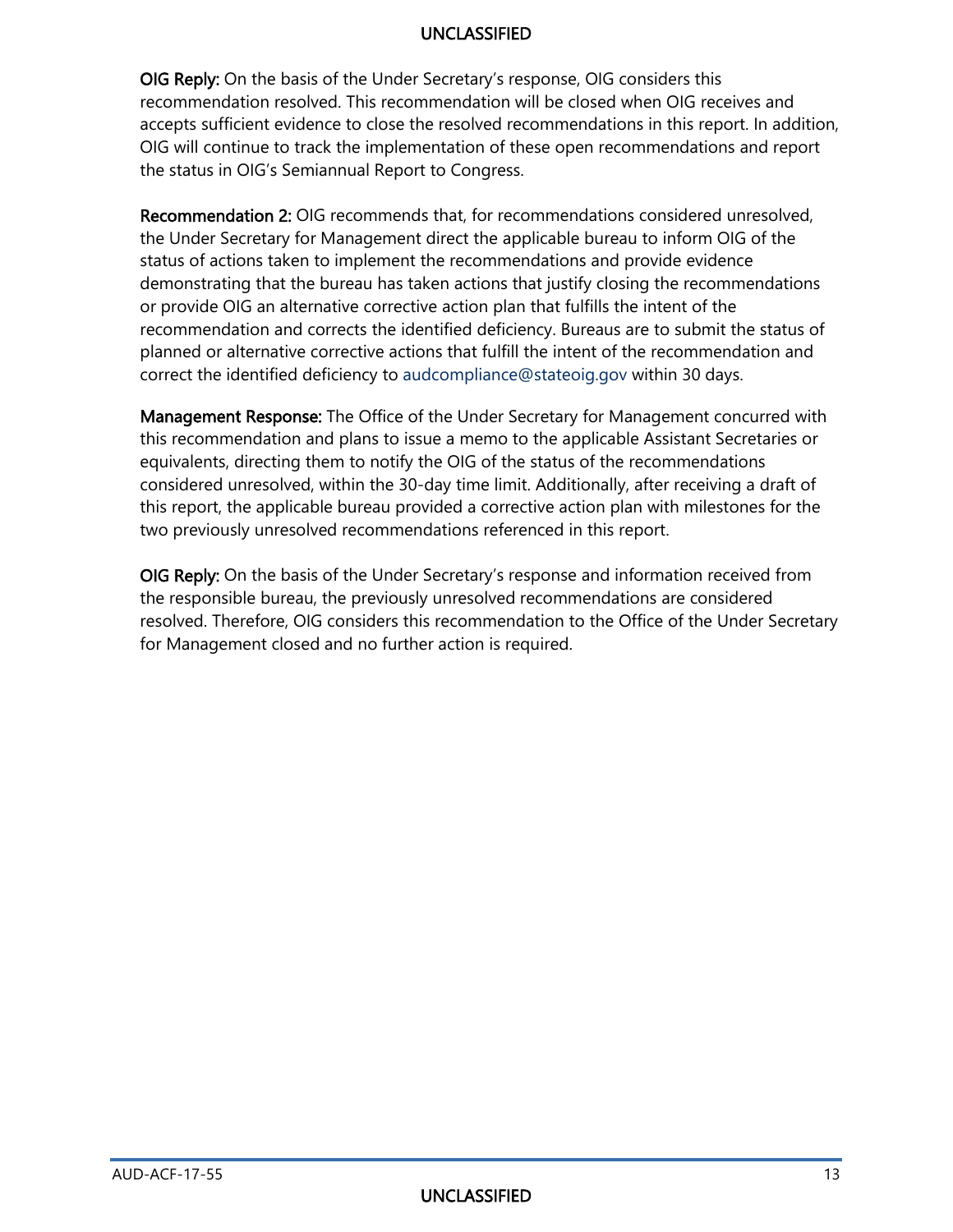# RECOMMENDATIONS

 [Under Secretary for Management direct the applicable bureau to notify OIG of the status of](#page-12-1)  [Recommendation 1: OIG recommends that, for recommendations considered resolved, the](#page-12-1)  [actions taken to implement the recommendations identified in this report and provide evidence](#page-12-1)  [demonstrating that the bureau has taken actions that justify closing the recommendations.](#page-12-1)  [Bureaus are to submit the status of actions taken and documented evidence to support closing](#page-12-1) [the recommendations to audcompliance@stateoig.gov within 30 days.](#page-12-1) 

 [Under Secretary for Management direct the applicable bureau to inform OIG of the status of](#page-13-0)  [Recommendation 2: OIG recommends that, for recommendations considered unresolved, the](#page-13-0)  [actions taken to implement the recommendations and provide evidence demonstrating that the](#page-13-0)  [bureau has taken actions that justify closing the recommendations or provide OIG an alternative](#page-13-0)  [corrective action plan that fulfills the intent of the recommendation and corrects the identified](#page-13-0)  [deficiency. Bureaus are to submit the status of planned or alternative corrective actions that](#page-13-0)  [fulfill the intent of the recommendation and correct the identified deficiency to](#page-13-0)  [audcompliance@stateoig.gov within 30 days.](#page-13-0)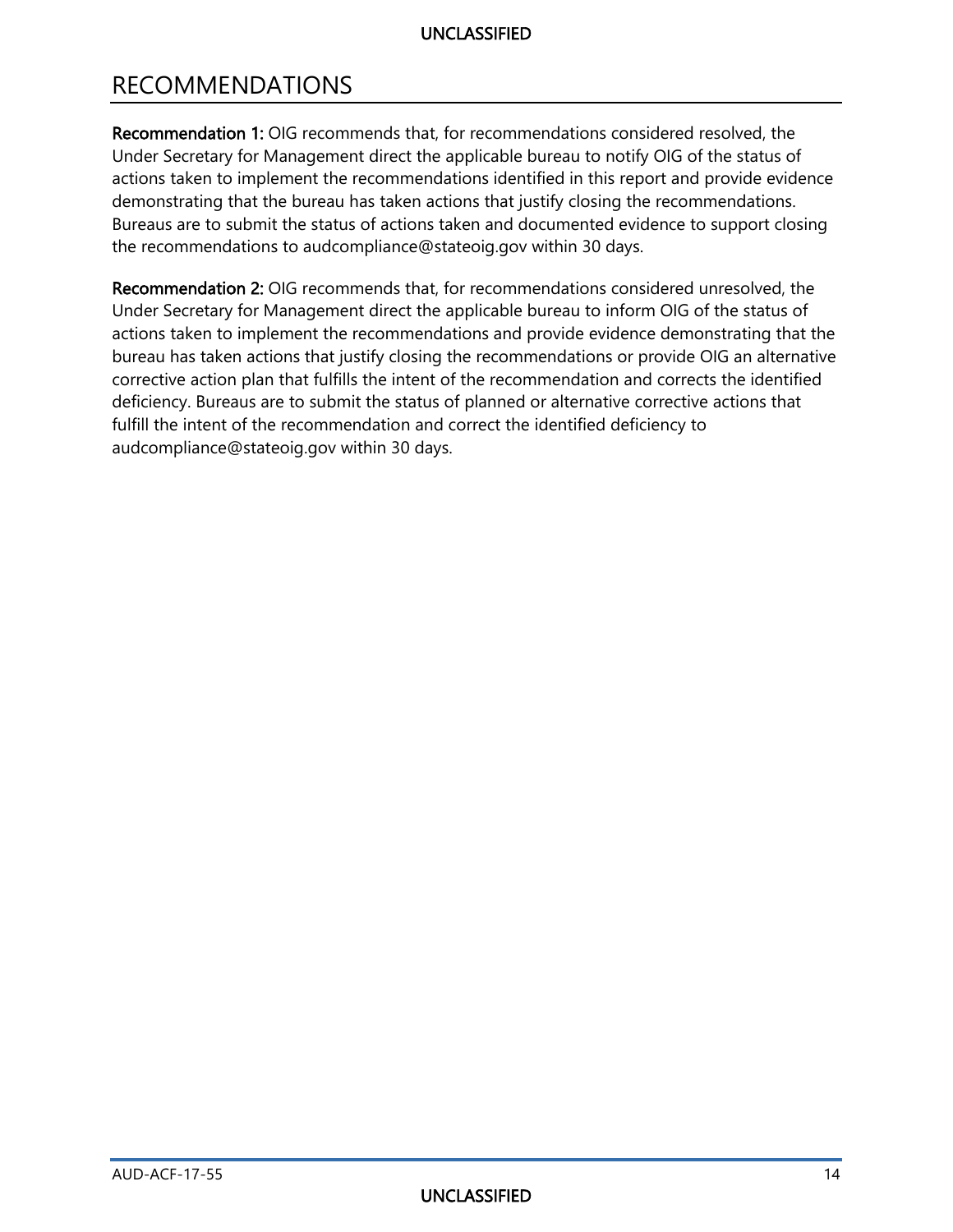# APPENDIX A: UNDER SECRETARY FOR MANAGEMENT RESPONSE



**United States Department of State** 

Washington, D.C. 20520

July 03, 2017

TO: OIG/AUD - Norman Brown

Acting Director General (M) - William Todd FROM:

 $157 - 24$ 

SUBJECT: Response to the Draft Management Assistance Report: Department Attention Needed to Address Overdue Responses on Selected Open Recommendations.

The Office of the Under Secretary for Management has reviewed the draft OIG Management Assistance Report. We provide the following comments in response to the recommendations from the OIG:

OIG Recommendation 1: For recommendations considered resolved, the OIG recommends that the Under Secretary for Management direct the applicable bureaus to notify OIG of the status of actions taken to implement the recommendations identified in this report and provide evidence demonstrating that the bureau has taken actions that justify closing the recommendations. Bureaus are to submit the status of actions taken and evidence to support closing the recommendations to audcompliance@stateoig.gov within 30 days.

OIG Recommendation 2: For recommendations considered unresolved, the OIG recommends that the Under Secretary for Management direct the applicable bureaus to inform OIG of the status of the unresolved recommendation, including actions taken to implement the recommendations and provide evidence demonstrating that the bureau has taken actions that justify closing the recommendations; or, provide OIG an alternative corrective action plan that fulfills the intent of the recommendation and corrects the identified deficiency. Bureaus are to submit the status of planned or alternative corrective actions that fulfill the intent of the recommendation and correct the identified deficiency to audcompliance@stateoig.gov within 30 days.

Management Response: The Office of the Under Secretary for Management concurs with these recommendations. The Office of the Under Secretary for Management will issue a memo to the applicable Assistant Secretaries or equivalents, directing them to notify the OIG of the status of recommendations considered resolved or unresolved as referenced in the report, within the 30day time frame.

The Office of the Under Secretary for Management would also like the OIG to provide M/PRI access to the OIG tracking system for recommendations, in order to more effectively use that information and to reduce delinquencies in the future.

The point of contact for this memorandum is Katie Kirkpatrick, at kirkpatrickkg@state.gov or 202-647-4725.

UNCLASSIFIED